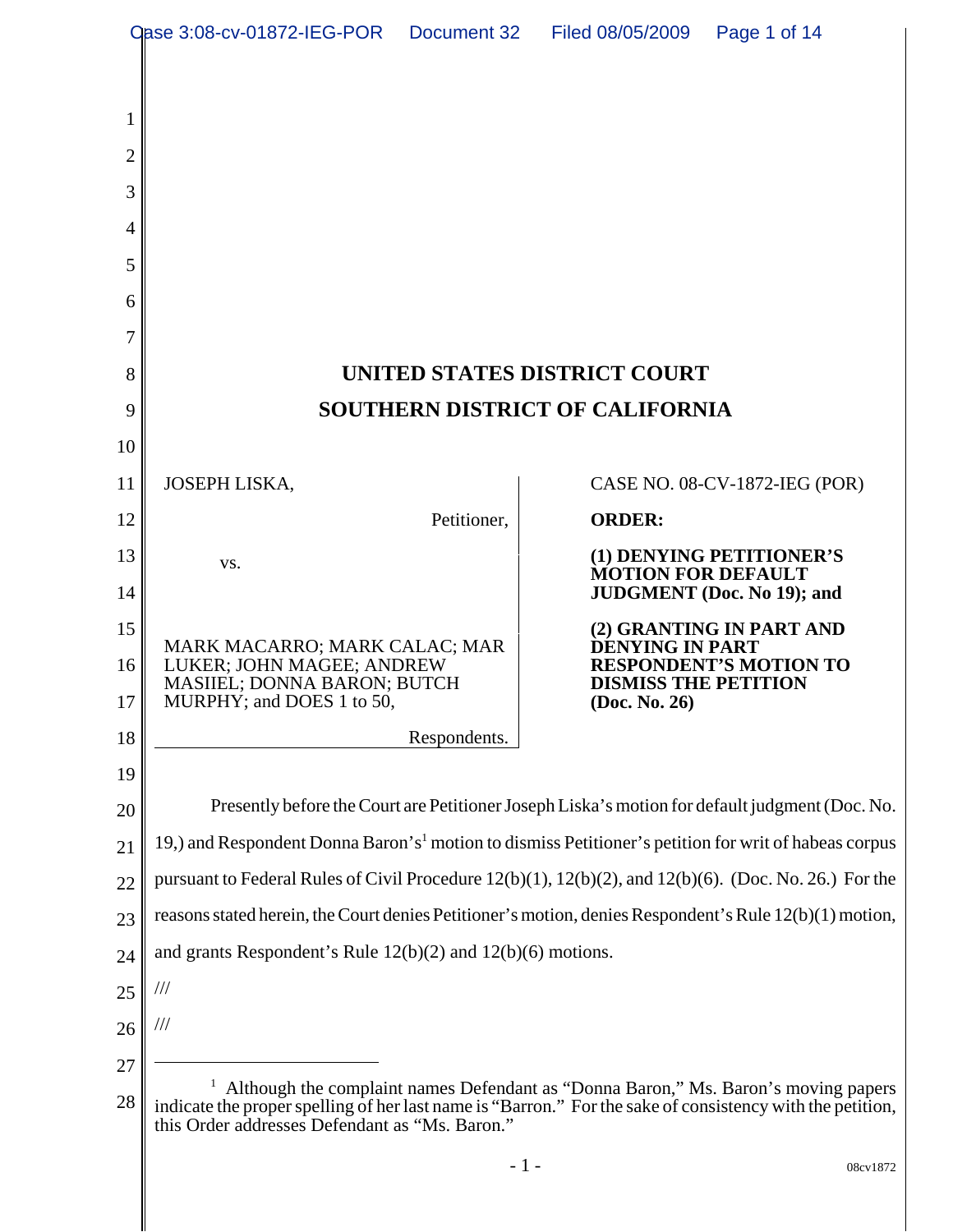### **BACKGROUND**

### I. The Parties

1

2

3

4

5

6

7

8

Petitioner Joseph Liska ("Petitioner"), proceeding *pro se*, alleges he is a descendant of the Pechanga Band of Mission Luiseño Mission Indians ("Pechanga Band" or "Tribe").

Respondents Mark Macarro, Mark Calac, Mar Luker, John Magee, Andrew Masiiel, Donna Baron, and Butch Murphy are allegedly "enrolled members of the Pechanga Band." Respondent Baron ("Respondent") is the only Respondent whom Petitioner has served with the complaint.

## II. Factual and Procedural Background

9 10 11 12 13 14 15 16 17 18 19 20 21 On February 26, 2005 Petitioner attempted to enter to the Pechanga Indian Reservation ("The Reservation") without prior permission from the Tribe. (Attachment 1 to Petition, "Exclusion Letter.") Mr. Liska allegedly made false statements to the ranger on duty at the reservation entrance, claiming he was lost and sought to promptly turn around his vehicle and leave. After passing the ranger post, Petitioner continued into the reservation and did not turn his vehicle around until a ranger stopped him. The Tribal Council of the Pechanga Band ("Tribal Council") found that these actions constituted trespass and public nuisance and excluded Petitioner from the reservation pursuant to the Tribe's "Non-Member Reservation Access and Rental Ordinance." The Tribal Council informed Petitioner of his exclusion in a letter dated May 19, 2005. (Id.) Petitioner additionally alleges he attempted to enter the reservation on August 1, 2006 to pray at his father's gravesite, but tribal rangers refused to let him enter the reservation. (Petition at 7.) The rangers contacted the Riverside County Sheriff's Department, who dispatched a deputy to the scene. The deputy threatened to arrest Petitioner if he did not leave the reservation. (Id.)

- 22
- 23
- 24
- 25
- 26
- 27

28

1.) The Complaint alleges Respondents illegally banished Petitioner from the Pechanga Band, in violation of the United States Constitution and the American Indian Civil Rights Act of 1968 ("ICRA"), 25 U.S.C. §§ 1301, 1302, and 1303. Petitioner also filed an affidavit in support of his complaint attaching: (1) the exclusion letter; and (2) a letter from the Pechanga Indian Reservation verifying Petitioner's application for enrollment to the Pechanga Band, dated March 15, 2001. (Doc. No. 2.) The latter document explains that his membership application had not been processed due to

On October 14, 2008 Petitioner filed a "Complaint [for] Writ of Habeas Corpus." (Doc. No.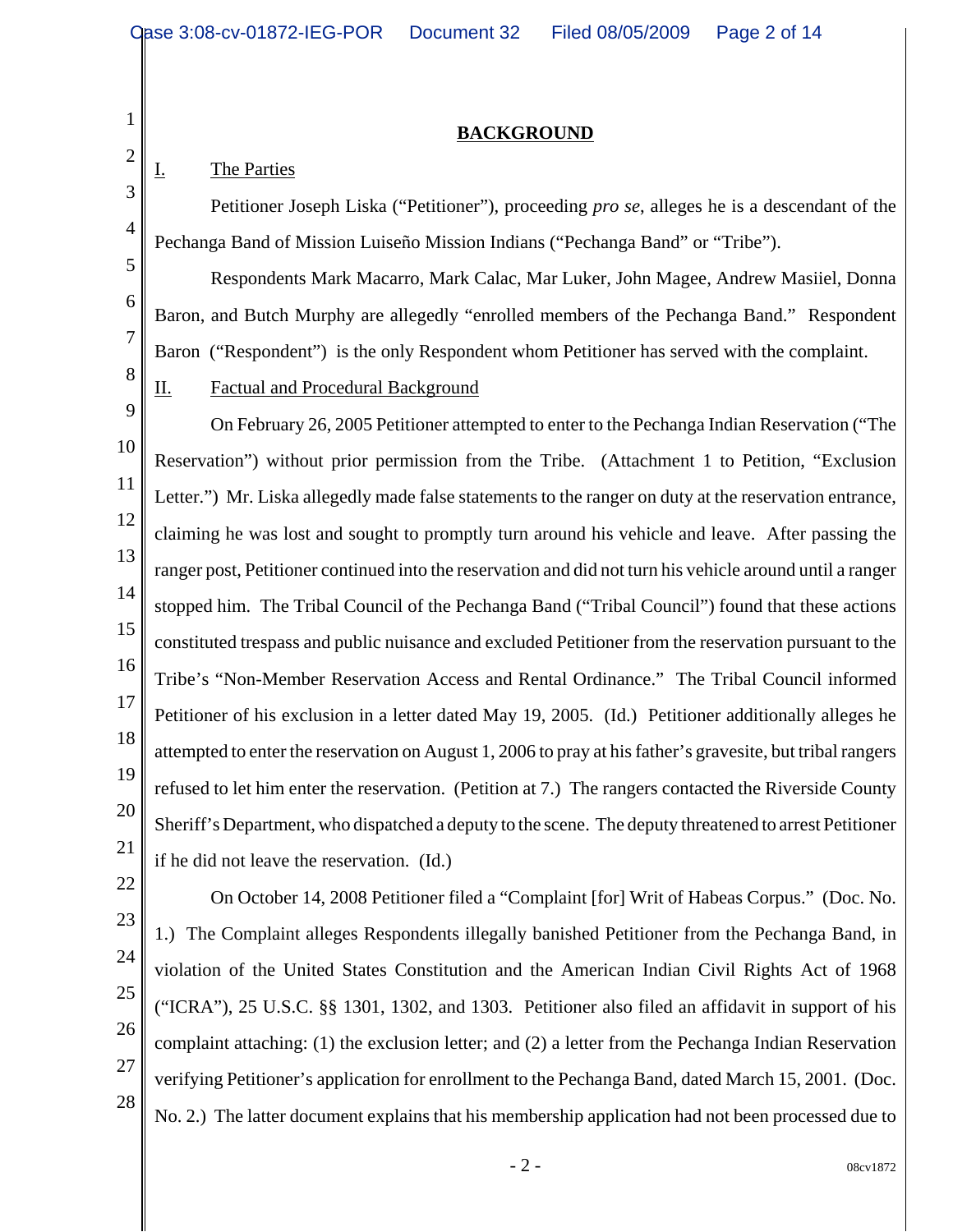4 a "moratorium" enacted by the Pechanga Band. Petitioner prays that the Court issue an order vacating his alleged "conviction for unspecified criminal charges"<sup>2</sup> and his banishment from the Tribe. Additionally, Petitioner requests the Court order respondents to provide him with "back pay he should have been receiving" during the membership moratorium period. This "back pay" allegedly consists of "per capita payments" and revenue from"trust land," both of which are "paid to all other members of the Pechanga Band." (Petition at 5.)

On June 15, 2009 Petitioner filed a motion for default judgment against all respondents. (Doc. No. 19.) Respondent Baron filed an opposition. The Court finds Petitioner's motion suitable for disposition without oral argument pursuant to Local Civil Rule 7.1(d)(1).

10 11 12 On June 25, 2009, Respondent Baron ("Respondent") filed the instant motion to dismiss the petition. Petitioner has filed an opposition and Respondent has filed a reply. The Court heard oral argument on Respondent's motion on Monday, July 27, 2009.

### **DISCUSSION**

14

13

1

2

3

5

6

7

8

9

# I. Petitioner's Motion for Default Judgment

15 16 17 18 19 20 21 22 23 24 25 On October 14, 2008 Petitioner filed his petition for writ of habeas corpus. On March 18, 2009, Petitioner moved for default judgment against Donna Baron (Doc. No. 5,) along with a proof of service indicating Ms. Baron had been served with the petition on February 12, 2009. Petitioner has not submitted proof that he has served any other respondent with the petition, aside from Ms. Baron. On April 2, 2009, the Court issued an order construing Petitioner's request as a motion for entry of default pursuant to Fed. R. Civ. P. 55(a), and granted the motion. The Clerk of Court entered default against Ms. Baron that same day. On May 12, 2009, Ms. Baron filed a motion to set aside the entry of default. (Doc. No. 13.) The Court granted the motion on June 22, 2009. (Doc. No 25.) On June 15, 2009, before the Court granted Ms. Baron's motion to set aside default, Petitioner filed the instant motion default judgment against all respondents, including Ms. Baron. His motion contends all respondents were properly served with the complaint on February 13, 2009.

<sup>28</sup>  $2$  It is unclear what "criminal charges" Petitioner references with this request. Ostensibly, Petitioner is referring to the Tribal Council's finding of trespass and public nuisance, which gave rise to his alleged "banishment."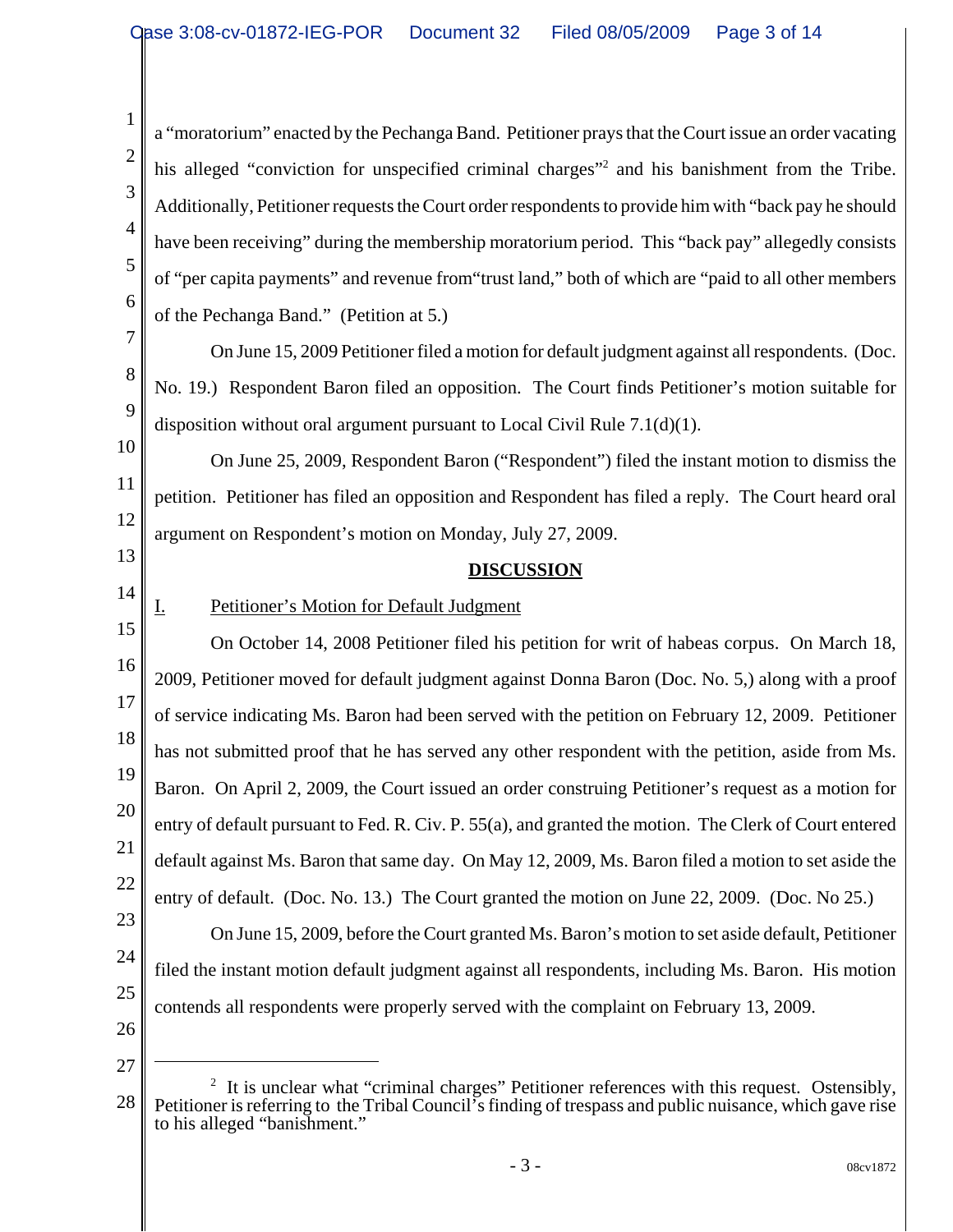### A. Legal Standard

1

2

3

4

5

6

7

8

9

10

11

12

Federal Rule of Civil Procedure 55 describes a two-step process by which a default judgment may be entered where the defendant is not an infant, incompetent person, or the United States government. See Fed. R. Civ. P. 55(a), (b) (2009); Bach v. Mason, 190 F.R.D. 567, 574 (D. Idaho 1999); see also Eitel v. McCool, 782 F.2d 1470, 1471 (9th Cir. 1986). First, under Rule 55(a), a plaintiff may request the clerk to enter a default against a party upon a showing that the party "has failed to plead or otherwise defend as provided by these rules. . . ." Fed. R. Civ. P. 55(a). After entry of default, and upon application by the plaintiff, a default judgment may then be entered by the clerk or by the Court pursuant to Rule 55(b). See Fed. R. Civ. P. 55(b).

#### B. Analysis

As an initial matter, the Court has already set aside the Clerk's entry of default against Ms. Baron. Petitioner's motion for default judgment against Ms. Baron is therefore denied as moot.

13 14 15 16 17 18 19 20 21 22 23 24 25 26 27 28 As to the rest of the respondents, Petitioner has improperly moved for default judgment without first requesting a Clerk's entry of default against them pursuant to Fed. R. Civ. P. 55(a). However, even if the Court construed Petitioner's motion as a request for entry of default, his request is still denied because there is no proof that any of the remaining respondents have been properly served with the petition. Fed. R. Civ. P. 55(a) provides the clerk must enter a party's default "when a party against whom a judgment for affirmative relief is sought has failed to plead or otherwise defend, *and that failure is shown by affidavit or otherwise*[.]" Fed. R. Civ. P. 55(a)(2009) (emphasis added). Therefore, in order to secure entry of default a plaintiff must make a showing that the defendant(s) have been served with summons and complaint and have failed to respond within the time permitted by the Federal Rules of Civil Procedure. Accord Geter v. Horning Bros. Mgmt., 502 F. Supp. 2d 69, 70 (D. Colo. 2007) ("In the absence of proof that the individual defendants were properly served with process, no basis exists for entering defaults and granting plaintiff's motion for a default judgment.") Here, Petitioner has not properly secured a Clerk's entry of default before moving for default judgment, and has also failed to offer proof that an entry of default is even warranted. The Court therefore denies his motion for default judgment against respondents Macarro, Calac, Luker, Magee, Masiiel, and Murphy.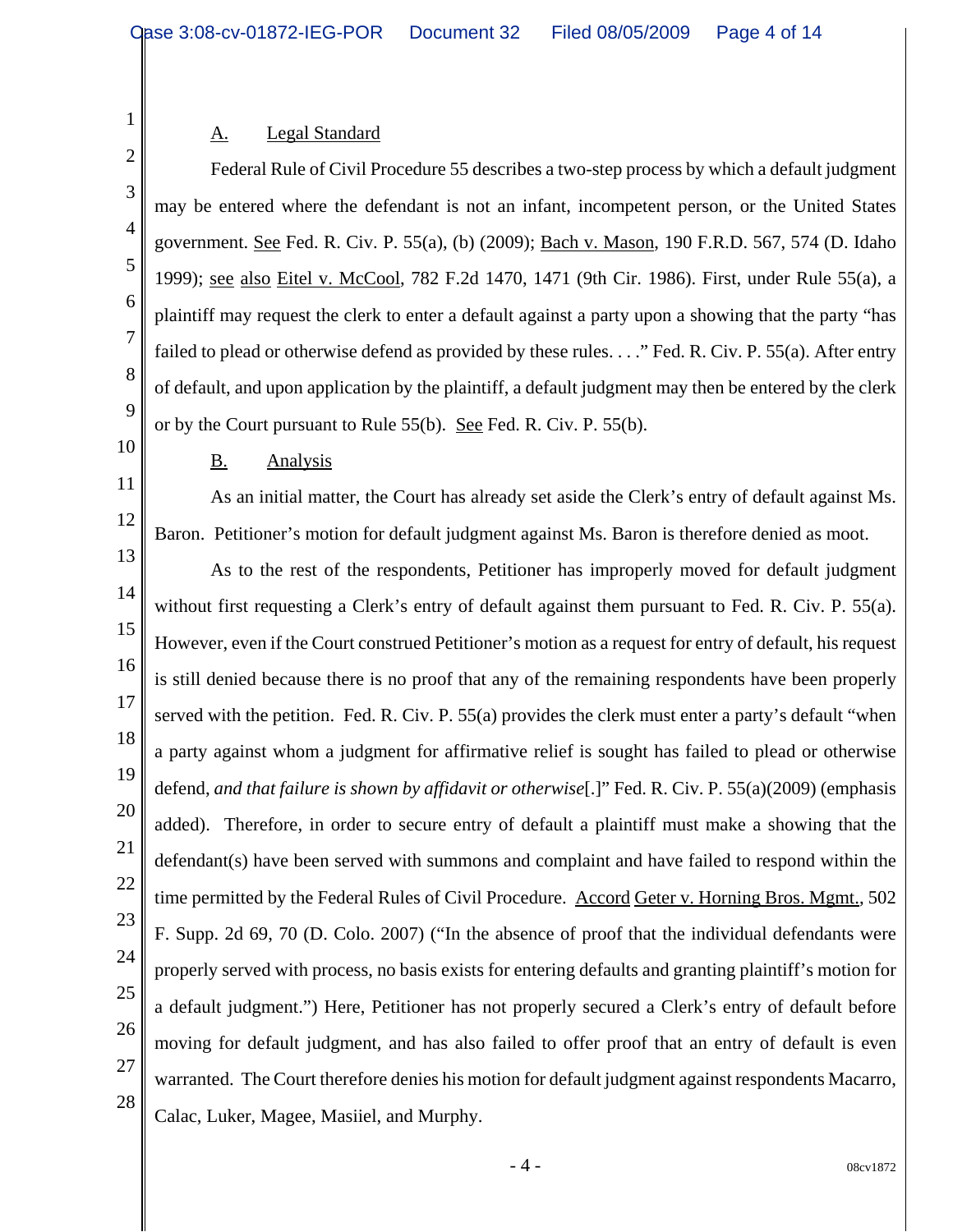1 2 3 4 5 6 7 8 9 10 11 12 13 14 15 16 17 18 19 20 21 22 23 24 <sup>3</sup> Respondent also appears to argue the Court lacks *personal* jurisdiction based on sovereign II. Respondent Baron's Motion to Dismiss the Petition Respondent's motion to dismiss is based on three theories: lack of subject matter jurisdiction under Fed. R. Civ. P. 12(b)(1); lack of personal jurisdiction pursuant to Fed. R. Civ. P. 12(b)(2); and failure to state a claim under Fed. R. Civ. P. 12(b)(6). A. Subject Matter Jurisdiction Petitioner alleges Respondent was "at all times [a] member[] of the General Council of the tribe or [was an] individual who [was] given official authority to cause the banishment of Petitioner," and that she caused him to be banished "while acting in her official capacity." (Petition, ¶¶7-8. ) Respondent argues that because Petitioner sued her in her official capacity, she is protected by the doctrine of sovereign immunity and the Court lacks subject matter jurisdiction over this action.<sup>3</sup> 1. Legal Standard "[T]he issue of tribal sovereign immunity is jurisdictional in nature," Pan American Co. v. Sycuan Band of Mission Indians, 884 F.2d 416, 418 (9th Cir. 1989), and a court must address jurisdictional questions before proceeding to the merits of a case. Wilbur v. Locke, 423 F.3d 1101, 1106 (9th Cir. 2005). "A motion to dismiss for lack of subject matter jurisdiction may either attack the allegations of the complaint or may be made as a 'speaking motion' attacking the existence of subject matter jurisdiction in fact." Thornhill Publishing Co. v. General Tel & Elect., 594 F.2d 730, 733 (9th Cir. 1979); see also Fed. R. Civ. P. 12(b)(1) (2009). "Unlike a Rule 12(b)(6) motion, a Rule 12(b)(1) motion can attack the substance of a complaint's jurisdictional allegations despite their formal sufficiency, and in so doing rely on affidavits or *any other evidence* properly before the court." St. Clair v. City of Chico, 880 F.2d 199, 201 (9th Cir. 1989) (emphasis added). Thus, the existence of disputed material facts will not preclude the trial court from evaluating for itself the merits of

<sup>25</sup> 26 27 28 immunity, but provides no support for this argument beyond briefly invoking Fed. R. Civ. P. 12(b)(2) (2009). Sovereign immunity is an issue underlying subject matter jurisdiction, not personal jurisdiction. See, e.g. Cook v. AVI Casino Enters., 548 F.3d 718, 726 (9th Cir. 2008) (upholding dismissal for lack of subject matter jurisdiction because of tribal sovereign immunity); and Cook v. Avi Casino Enter., 2006 U.S. Dist. LEXIS 78265, at \*3 n. 2 (D. Ariz. Oct. 25, 2006) ("tribal sovereign immunity is an issue of subject matter jurisdiction  $\dots$ "). Compare McCarthy v. United States,  $850$ F.2d 558, 560 (9th Cir. 1988) ("The question whether the United States has waived its sovereign immunity against suits for damages is, in the first instance, a question of subject matter jurisdiction.")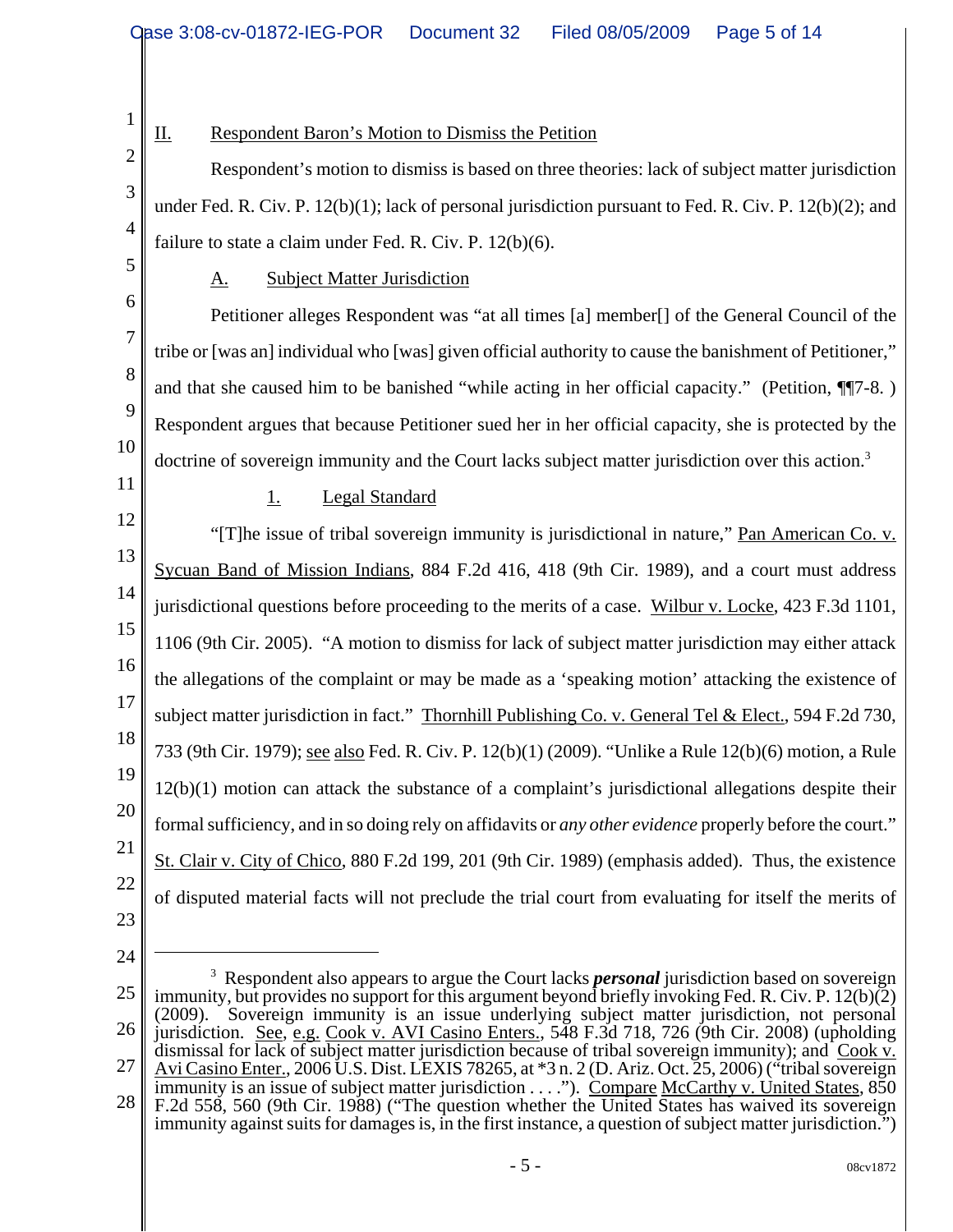jurisdictional claims. Id. Because the plaintiff bears the burden of establishing subject matter jurisdiction, no presumption of truthfulness attaches to the allegations of the plaintiff's complaint and the Court must presume it lacks jurisdiction until the plaintiff establishes jurisdiction. Stock West, Inc. v. Confederated Tribes, 873 F.2d 1221, 1225 (9th Cir. 1989).

# 2. Analysis

6 8 9 10 12 13 14 "Indian tribes have long been recognized as possessing the common-law immunity from suit traditionally enjoyed by sovereign powers." Santa Clara Pueblo v. Martinez, 436 U.S. 49, 58 (1978). Thus, a tribe may not be sued absent an express waiver or Congressional abrogation of sovereign immunity. A.K. Management Co. v. San Manuel Band of Mission Indians, 789 F.2d 785, 789 (9th Cir. 1986). With the passage of the ICRA, Congress created a limited mechanism for federal judicial review of tribal actions through the habeas corpus provisions of 25 U.S.C. § 1303.<sup>4</sup> Santa Clara Pueblo, 436 U.S. at 70. Under § 1303, suits against a tribe are barred by the tribe's sovereign immunity, Id. at 59, but "Congress clearly has power to authorize civil actions against *tribal officers*, and has done so with respect to habeas corpus relief in § 1303." Id. at 60 (emphasis added).

15 16 17 18 19 20 21 22 23 24 25 26 Respondent's argument that the Tribe's sovereign immunity shields her from Petitioner's habeas corpus claim against her in her official capacity is therefore meritless. Although the cases Respondent cites hold that tribal officials acting within the scope of their authority are immune from suit, none of those cases involve a § 1303 habeas corpus claim. See Burlington Northern & Santa Fe Ry. v. Vaughn, 509 F.3d 1085, 1093 (9th Cir. 2007) (holding tribal official was immune from suit for declaratory and injunctive relief); Marceau v. Blackfeet Hous. Auth., 455 F.3d 974, 978 (9th Cir. 2006) (holding sovereign immunity extended to board members of tribal housing authority in a class action seeking declaratory relief, injunctive relief, and damages); Hardin v. White Mountain Apache Tribe, 779 F.2d 476, 479-480 (9th Cir. 1985) (holding tribal officials acting in their representative capacities were immune from a suit for declaratory and injunctive relief). The Court denies Respondent's motion to dismiss the petition under Rule 12(b)(1) for lack of subject matter jurisdiction.

27

1

2

3

4

5

7

<sup>28</sup> <sup>4</sup> "The privilege of the writ of habeas corpus shall be available to any person, in a court of the United States, to test the legality of his detention by order of an Indian tribe." 25 U.S.C. § 1303 (2009).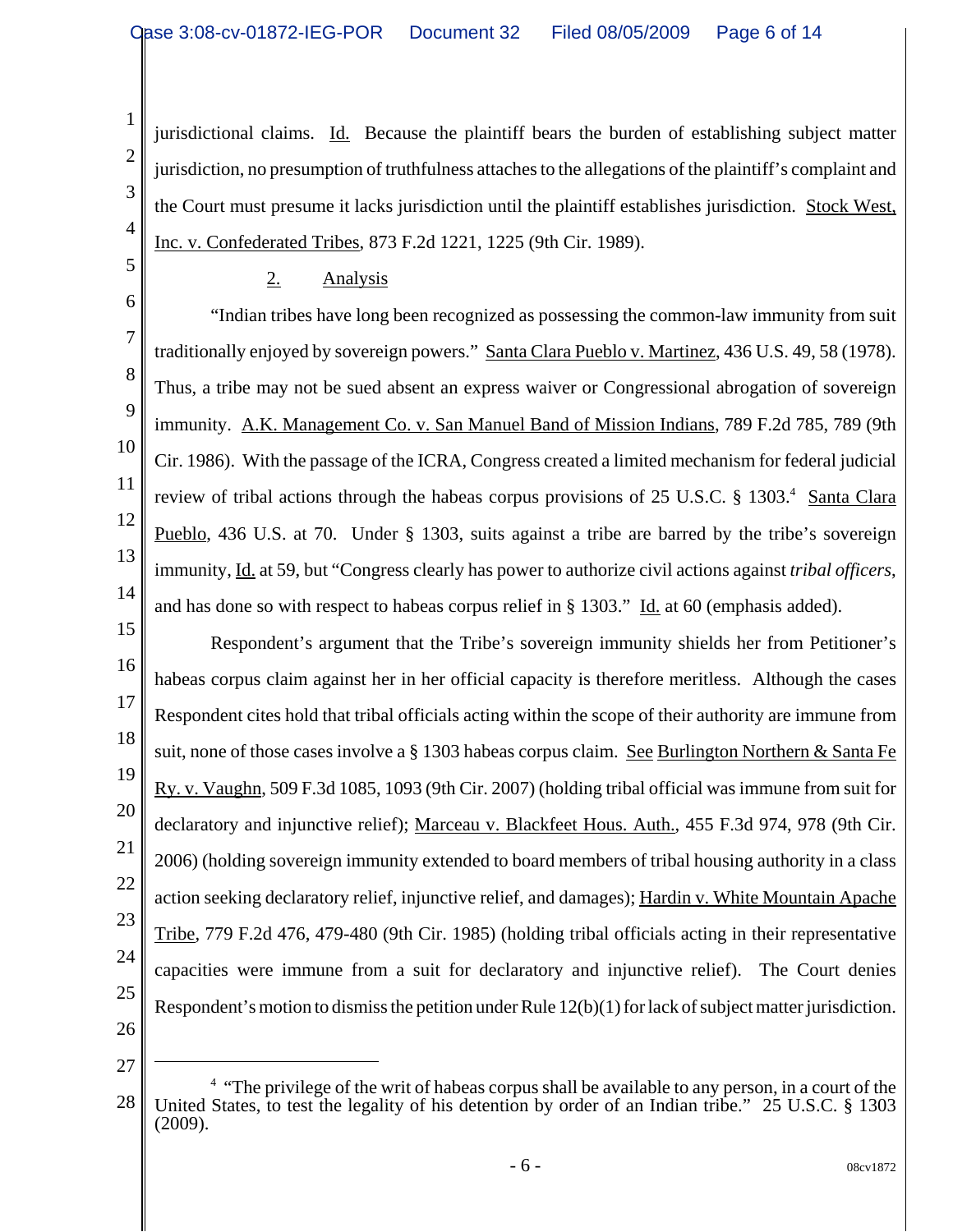# 3 4 5 6 7 8 9 10 11

1

2

## B. Personal Jurisdiction

Respondent's papers incorrectly conflate the legal standards for dismissal under Federal Rules of Civil Procedure 12(b)(1) and 12(b)(2). She apparently contends her arguments for lack of subject matter jurisdiction also establish lack of personal jurisdiction, even though the two inquiries are distinct. Nevertheless, Respondent's contention that she cannot give Petitioner the relief he seeks because she is no longer a Tribal Council member implicates personal jurisdiction, as discussed below.

### 1. Legal Standard

12 13 14 15 Under Fed. R. Civ. P.  $12(b)(2)$ , a court may decide the issue of personal jurisdiction on the basis of affidavits and documentary evidence submitted by the parties,<sup>5</sup> or hold an evidentiary hearing<sup>6</sup> regarding the matter. See 4 Charles A. Wright & Arthur Miller, Federal Practice and Procedure, § 1351 (3d ed.2004); Data Disc, Inc. v. Systems Tech. Assoc., Inc., 557 F.2d 1280, 1285 (9th Cir.1977). The court retains broad discretion in determining which procedure to utilize. See, e.g., Travelers Cas. & Sur. Co. of America v. Telstar Constr. Co., 252 F. Supp. 2d 917 (D. Ariz. 2003). Under either procedure, the plaintiff bears the burden of demonstrating that jurisdiction is appropriate. Rio Properties, Inc. v. Rio Int'l Interlink, 284 F.3d 1007, 1019 (9th Cir. 2002).

16 17 18 19 20 21 22 23 If the motion is based on affidavits and documentary evidence, the plaintiff need only make a prima facie showing of facts establishing personal jurisdiction, "i.e. facts that, if true would support the court's exercise of jurisdiction over the defendant." Amini Innovation Corp. v. JS Imports, Inc., 497 F. Supp. 2d 1093, 1100 (C.D. Cal. 2007). Uncontroverted allegations in the complaint are accepted as true and conflicts between parties over statements contained in affidavits must be resolved in the plaintiff's favor. Schwarzenegger v. Fred Martin Motor Co., 374 F.3d 797, 800 (9th Cir. 2004). Nevertheless, a prima facie showing must be based on affirmative proof beyond the pleadings, such

- 24
- 25

<sup>26</sup> 27 <sup>5</sup> If the Court considers evidence presented in documentary evidence, it may order discovery on the jurisdictional issues. Doe v. Unocal Corp., 248 F.3d 915, 922 (9th Cir.2001).

<sup>28</sup> <sup>6</sup> At such a preliminary hearing, the plaintiff must establish the jurisdictional facts by a preponderance of the evidence. Data Disc., Inc. v. Systems Technology Association, Inc., 557 F.2d 1280, 1285 (9th Cir. 1977).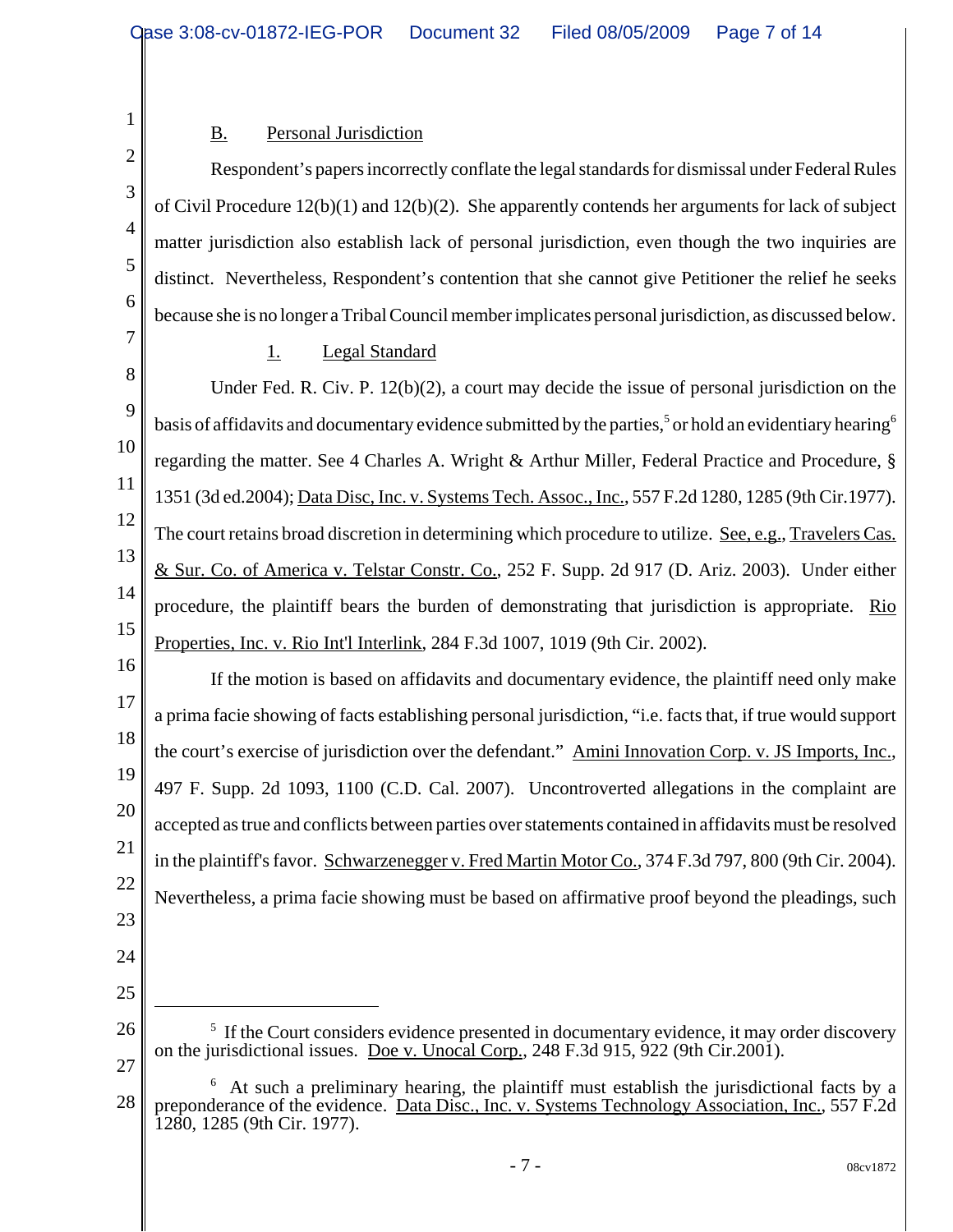as affidavits, testimony or other competent evidence of specific facts.<sup>7</sup> See 4 Charles Alan Wright & Arthur R. Miller, Federal Practice and Procedure § 1067.6 (3rd ed. 2002).

2. Analysis

4 5 6 7 8 9 10 11 12 13 14 15 16 The proper respondent in a federal habeas corpus petition is the petitioner's immediate custodian. Brittingham v. United States, 982 F.2d 378, 379 (9th Cir. 1992). However, "[a]s the 'custody' requirement has expanded to encompass more than actual physical custody, so too has the concept of a custodian as a respondent in a habeas case." Poodry v. Tonawanda Band of Seneca Indians, 85 F.3d 874, 899 (2d Cir.), cert. denied, 519 U.S. 1041 (1996). Therefore, even if a habeas corpus petitioner under § 1303 is not in actual physical custody he may still "'name as respondent someone (or some institution) who has both an interest in opposing the petition if it lacks merit, and the power to give the petitioner what he seeks if the petition has merit–namely, his unconditional freedom.'" Poodry, 85 F.3d at 899 (citation omitted); see also Quair v. Sisco, 359 F. Supp. 2d 948, 974 (E.D. Cal. 2004) (relying on Poodry, 85 F.2d at 899-900 and Armentero v. I.N.S., 340 F.3d 1058, 1064 (9th Cir. 2003)) (finding the petitioner had correctly named tribal council members as respondents in § 1303 matter because they were empowered to end the petitioner's restraint by overturning or ceasing to enforce the relevant banishment order).

17 18 19 20 21 22 23 24 25 Respondent submits, and Petitioner does not dispute, that "only the Tribal Council has [the] authority [to offer Petitioner his requested relief]." (Memo. ISO Motion at 2.) Accordingly, if Respondent is a member of the Tribal Council, she would be a proper respondent in this action under Poodry and Quair. However, Respondent's declaration states she is no longer a member of the Tribal Council or otherwise empowered to take any action with respect to Petitioner's expulsion. (Barron Decl. ISO Motion, ¶¶ 2-3.) At oral argument, Respondent again maintained she was no longer a member of the Tribal Council, and Petitioner did not refute this assertion. Petitioner also did not claim Ms. Baron is otherwise capable of providing him with the relief he seeks. Ms. Baron, therefore, is not the proper respondent in this action.

26 27

1

2

<sup>28</sup>  $<sup>7</sup>$  Even if Plaintiff makes a prima facie showing, he still must prove the jurisdictional facts by</sup> a preponderance of the evidence at a preliminary hearing or at trial. Data Disc, Inc., 557 F.2d at 1285 n. 2 (citation omitted).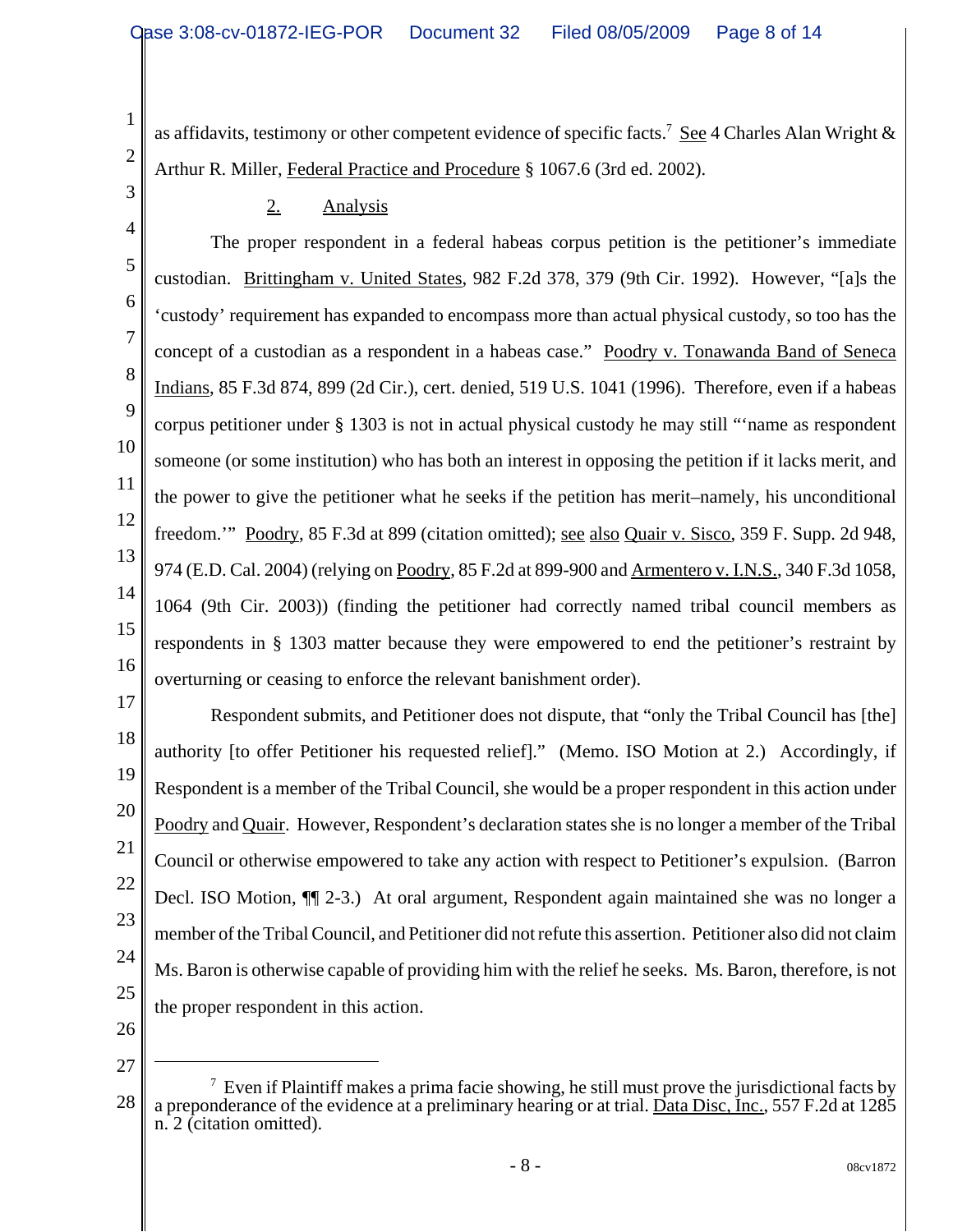Federal courts lack personal jurisdiction when a habeas corpus petition fails to name a proper respondent, see Ortiz-Sandoval v. Gomez, 81 F.3d 891, 894 (9th Cir. 1996) (citing Rule 2(a), 28 U.S.C. foll. § 2254),<sup>8</sup> and Ms. Baron is the only respondent who has been served with the petition. Petitioner has therefore failed to properly establish personal jurisdiction. Although the Court may substitute the successor of a party sued in her official capacity under Fed. R. Civ. P.  $25(d)$  (2009),<sup>9</sup> such a substitution would be futile in this case because Petitioner cannot state a claim, as is further explained below.

8

9

1

2

3

4

5

6

7

## C. Failure to State a Claim

## 1. Legal Standard

10 11 12 13 14 15 16 17 18 19 A complaint must contain "a short and plain statement of the claim showing that the pleader is entitled to relief." Fed. R. Civ. P. 8(a) (2009). A motion to dismiss pursuant to Rule 12(b)(6) of the Federal Rules of Civil Procedure tests the legal sufficiency of the claims asserted in the complaint. Fed. R. Civ. P. 12(b)(6); Navarro v. Block, 250 F.3d 729, 731 (9th Cir. 2001). The court must accept all factual allegations pled in the complaint as true, and must construe them and draw all reasonable inferences from them in favor of the nonmoving party. Cahill v. Liberty Mutual Ins. Co., 80 F.3d 336, 337-38 (9th Cir.1996). To a void a Rule 12(b)(6) dismissal, a complaint need not contain detailed factual allegations, rather, it must plead "enough facts to state a claim to relief that is plausible on its face." Bell Atl. Corp. v. Twombly, 550 U.S. 544, 570 (2007). However, "a plaintiff's obligation to

- 
- 20

<sup>21</sup> 22 23 24 25 <sup>8</sup> Although there is no case holding that failure to name the proper respondent in a § 1303 habeas corpus petition defeats personal jurisdiction, the Court finds this rule is nonetheless applicable because courts deciding § 1303 claims frequently draw on principles of analogous habeas statutes. The Second Circuit has notably held that "the legislative history [of the ICRA] suggests that § 1303 was to be read coextensively with analogous statutory provisions [regarding the scope of federal habeas review]," and that "[c]ourts . . . appear to look to the development of law under 28 U.S.C. § 2254 for guidance as to whether habeas relief is available in such matters under § 1303." Poodry, 85 F.2d at 891-92. See also Weatherwax on behalf of Carlson v. Fairbanks, 619 F. Supp. 294, 296 (D. Mont. 1985) ("This court has consistently found the law which has developed with respect to actions for habeas corpus relief under 28 U.S.C. § 2254 to be applicable by analogy to actions founded upon 25 U.S.C. § 1303.")

<sup>27</sup> 28 <sup>9</sup> "An action does not abate when a public officer who is a party in an official capacity dies, resigns, or otherwise ceases to hold office while the action is pending. The officer's successor is automatically substituted as a party. Later proceedings should be in the substituted party's name, but any misnomer not affecting the parties' substantial rights must be disregarded. The court may order substitution at any time, but the absence of such an order does not affect the substitution."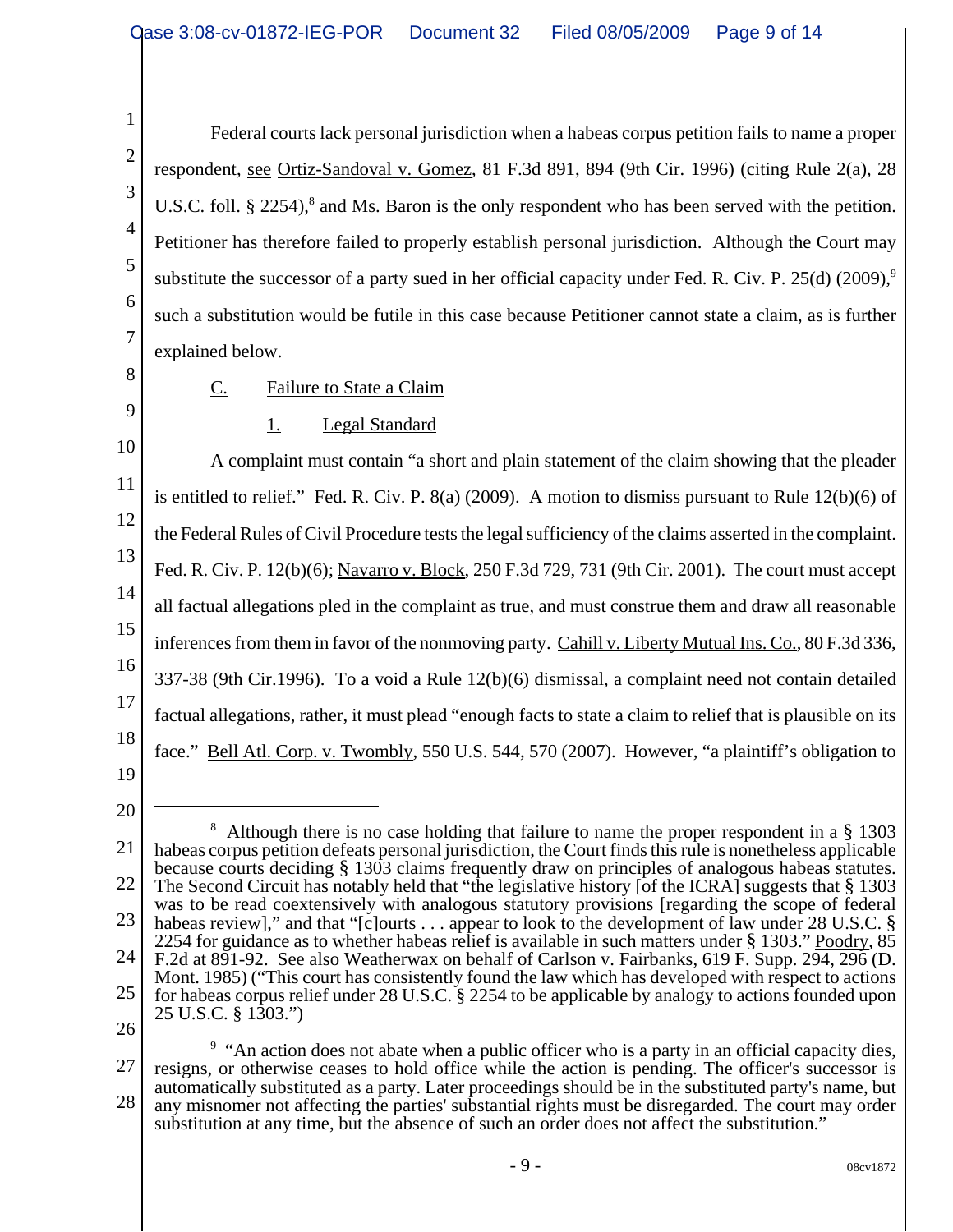provide the 'grounds' of his 'entitle[ment] to relief' requires more than labels and conclusions, and a formulaic recitation of the elements of a cause of action will not do." Id. at 555 (citation omitted). In spite of the deference the court is bound to pay to the plaintiff's allegations, it is not proper for the court to assume that "the [plaintiff] can prove facts that [he or she] has not alleged or that the defendants have violated the . . . laws in ways that have not been alleged." Associated Gen. Contractors of Cal., Inc. v. Cal. State Council of Carpenters, 459 U.S. 519, 526 (1983). The Court recognizes the mandate to construe a *pro se* plaintiff's pleadings liberally in determining whether a claim has been stated. Ortez v. Washington County, 88 F.3d 804, 807 (9th Cir. 1996).

9 10 11 12 13 14 15 16 In ruling on a motion to dismiss for failure to state a claim, "a court may generally consider only allegations contained in the pleadings, exhibits attached to the complaint, and matters properly subject to judicial notice." Swartz v. KPMG LLP, 476 F.3d 756, 763 (9th Cir. 2007). If a complaint fails to state a claim, the court should grant leave to amend unless it determines that the pleading could not possibly be cured by the allegation of other facts. Doe v. United States, 58 F.3d 494, 497 (9<sup>th</sup> Cir. 1995). Leave to amend, however, may be denied where a complaint previously has been amended, or where amendment would be futile. Allen v. City of Beverly Hills, 911 F.2d 367, 373 (9<sup>th</sup> Cir. 1990).

17 18

1

2

3

4

5

6

7

8

## 2. Analysis

## a. 25 U.S.C. § 1301 and 1302 Claims

19 20 21 22 Respondent first challenges Petitioner's claims under 25 U.S.C. §§ 1301 and 1302. Section 1301 merely provides the definitions of various terms of the ICRA, and does not contain provisions capable of being violated. The Court therefore strikes Petitioner's § 1301 cause of action under Fed. R. Civ. P.  $12(f)(1)^{10}$  as redundant of his other claims.

23 24 25 26 Section 1302 lists a number of substantive constitutional rights afforded to individuals. However, Title I of the ICRA does not establish or imply a federal civil cause of action to remedy violations of § 1302. See Santa Clara Pueblo, 436 U.S. at 72; Poodry, 85 F.3d at 884 ("Santa Clara Pueblo thus precluded federal interpretation of the substantive provisions of the ICRA, except in cases

 $28 \parallel$  <sup>10</sup> "The court may strike from a pleading an insufficient defense or any redundant, immaterial, impertinent, or scandalous matter." Fed R. Civ. P. 12(f) (2009).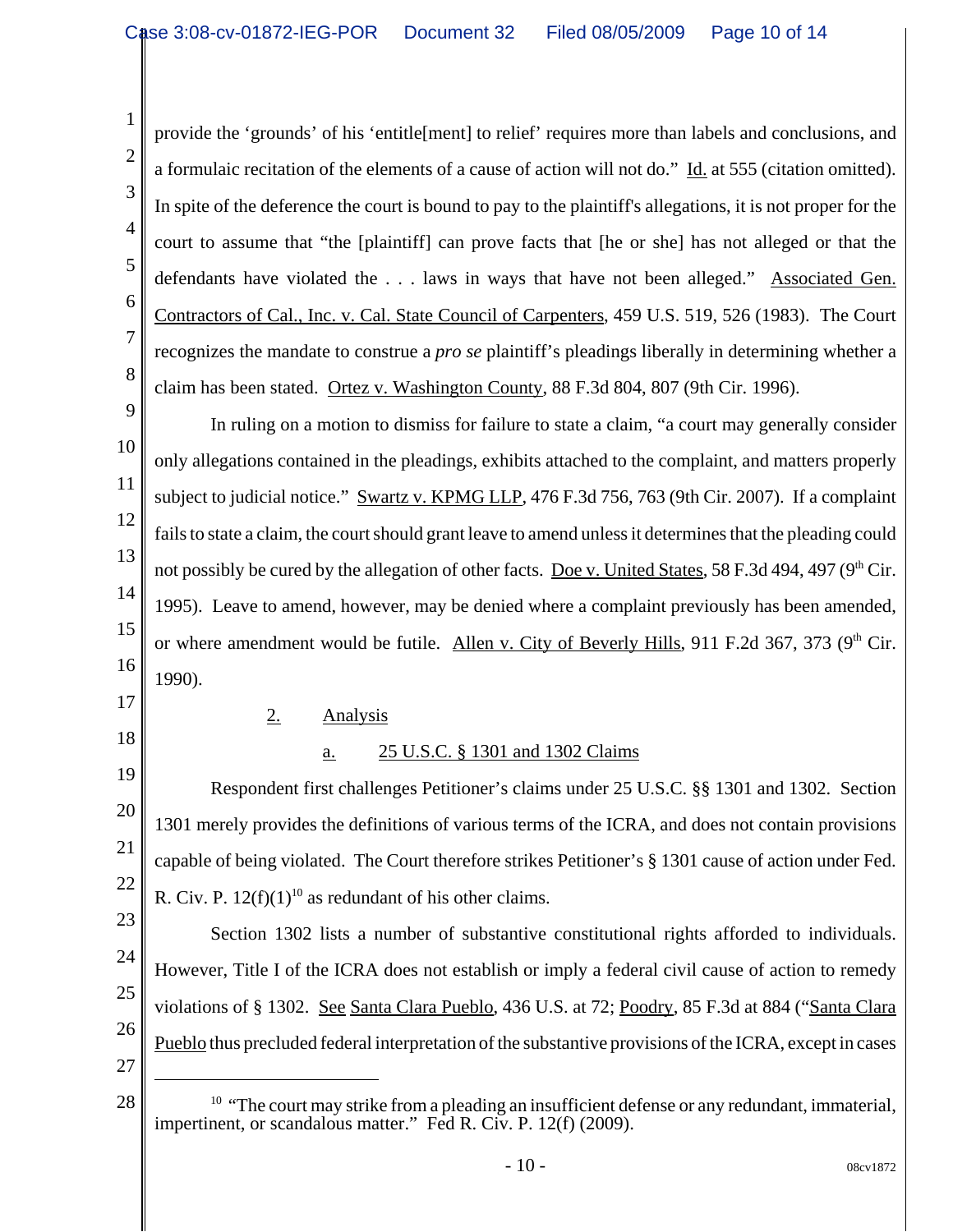in which the relief sought could properly be cast as a writ of habeas corpus.") Rather, the ICRA "identifies explicitly only one federal court procedure for enforcement of the substantive guarantees of § 1302: § 1303 makes available to any person 'the privilege of the writ of habeas corpus . . ., in a court of the United States, to test the legality of his detention by order of an Indian tribe.'" Id. at 882 (quoting 25 U.S.C. § 1303).

6 7

8

9

10

11

1

2

3

4

5

Here, Respondent argues Petitioner cannot state a § 1302 claim because the ICRA does not provide an individual civil cause of action under that section. This argument fails because Petitioner's allegations under § 1302 are not independent civil causes of action; they ultimately derive from his alleged "illegal banish[ment]," which, as explained below, is also the basis for his claim for habeas corpus relief under § 1303. Petitioner's ability to assert his § 1302 claims therefore turns on his eligibility for relief under § 1303. The Court addresses this issue further below.

12 13

### b. 25 U.S.C. § 1303 Claim

14 15 16 17 18 19 20 21 22 23 25 U.S.C. § 1303 (2009) provides, "[t]he privilege of the writ of habeas corpus shall be available to any person, in a court of the United States, to test the legality of his detention by order of an Indian tribe." Petitioner alleges he was denied various procedural and substantive rights under the ICRA as a result of the proceedings that resulted in the Tribe's decision to "illegally banish" him from the reservation. He now challenges the legality of this alleged "detention" under § 1303 and alleges the Tribe's actions denied him: (1) his right to free speech, peaceful assembly, and to petition for a redress of grievances under  $\S 1302(1)$ ; (2) his right to a trial, to confront adverse witnesses, to be informed of the nature and cause of accusations against him, to produce favorable witnesses, and to an attorney under  $\S$  1302(6); (3) his right to be free from cruel and unusual punishment under  $\S$ 1302(7); (4) his rights to equal protection and due process under § 1302(8); and (5) his right to a jury trial under § 1302(10). (Petition at 3-4.)

- 24
- 25

26

27

28

allege, *inter alia*, that he is being "detained" within the meaning of the statute. See Poodry, 85 F.3d at 889. In Poodry, court determined the petitioners' banishment constituted "detention" for purposes of § 1303 because the tribe's revocation of the petitioners' tribal membership and subsequent banishment constituted a significant restraint on their liberty to which other members of the tribe were

In order to state a claim for habeas corpus relief under § 1303, Petitioner must successfully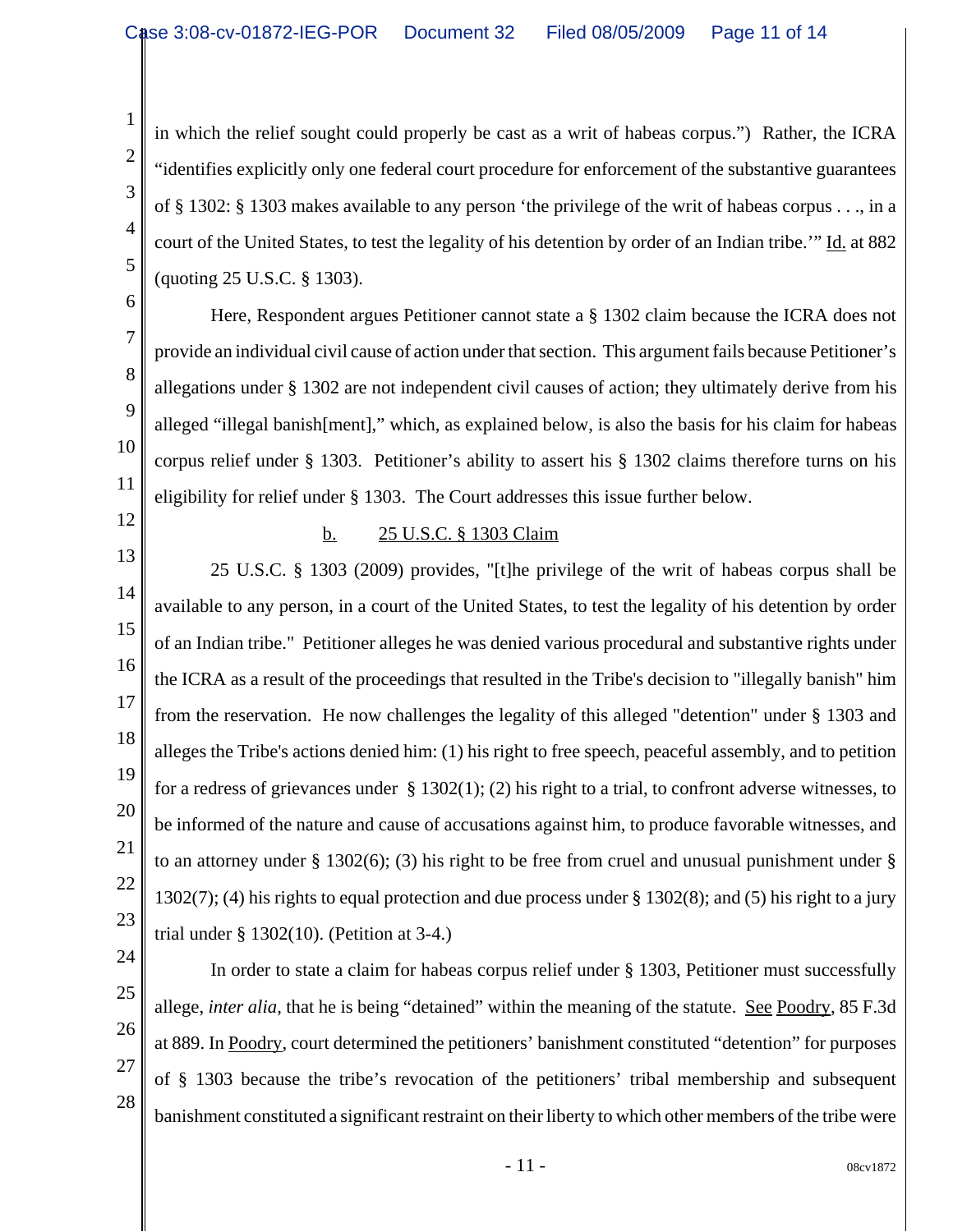4 6 10 not subject. Id. at 895-97; Quair, 359 F. Supp. 2d at 969. Cf Alire v. Jackson, 65 F. Supp. 2d 1124, 1129 (D. Or. 1999) (finding a tribe's exclusion of a nonmember "[fell] far short of the severe restraint on liberty suffered by the plaintiffs in Poodry" because the plaintiff "[had] not been stripped of her Indian name, her lands, her tribal citizenship, or her tribal membership, nor [had] she been banished frm her own Tribe's reservation or territory.") Petitioner has cited no authority for the proposition that a non-member of a tribe who is excluded from a reservation is "detained" as contemplated by § 1303. In fact, Ninth Circuit authority conclusively establishes that "[i]n the absence of treaty provisions or congressional pronouncements to the contrary, the tribe has the inherent power to exclude non-members from the reservation." Quechan Tribe of Indians v. Rowe, 531 F.2d 408, 410 (9th Cir. 1976).

11 12 13 14 15 16 17 18 19 20 21 22 23 Respondent argues the "detention" requirement has not been satisfied here, because unlike in Poodry, "Petitioner was not stripped of his tribal citizenship because he never was a Pechanga Tribal citizen." (Reply at 7.) The Court agrees. Properly focusing on the petition itself and the attached documents for the purposes of Rule 12(b)(6), the petition alleges Petitioner is a "descendent" of the Pechanga Band (Petition at 1), as opposed to a member. Petitioner also attaches a letter from the Tribe indicating that at some point prior to March 15, 2001 he had applied for membership in the Tribe but that his application "ha[d] not been processed due to a moratorium enacted by the Pechanga Band." (Attachment 2 to Petition.) Plaintiff's affidavit in support of his petition describes the letter as one of "acknowledgment that Petitioner is a descendant of the Pechanga Band of Mission Indians;" not that he is a member of the Tribe. (Liska Affidavit of Supporting Documentation ISO Petition.) Moreover, elsewhere in the petition, Petitioner prays for "per capita payments that he should have been receiving for the last ten years he's been sitting in the tribe's moratorium," (Petition at 8,) further indicating that while Petitioner may self-identify as a tribal member, $11$  he is not an official member

24

1

2

3

5

7

8

9

25

26 27 28  $11$  At points in his petition Petitioner claims he was "stripped of his citizenship in the tribe" (Petition at 2,) and that he has "lost individual recognition as a member of a federally recognized indian tribe." (Id. at 3.) His conclusory labeling of himself as a tribal member is insufficient to establish a basis for habeas corpus relief under § 1303. See Twombly, 550 U.S. 544 at 555 ("a plaintiff's obligation to provide the 'grounds' of his 'entitle[ment] to relief' requires more than labels and conclusions, and a formulaic recitation of the elements of a cause of action will not do.") (citation omitted).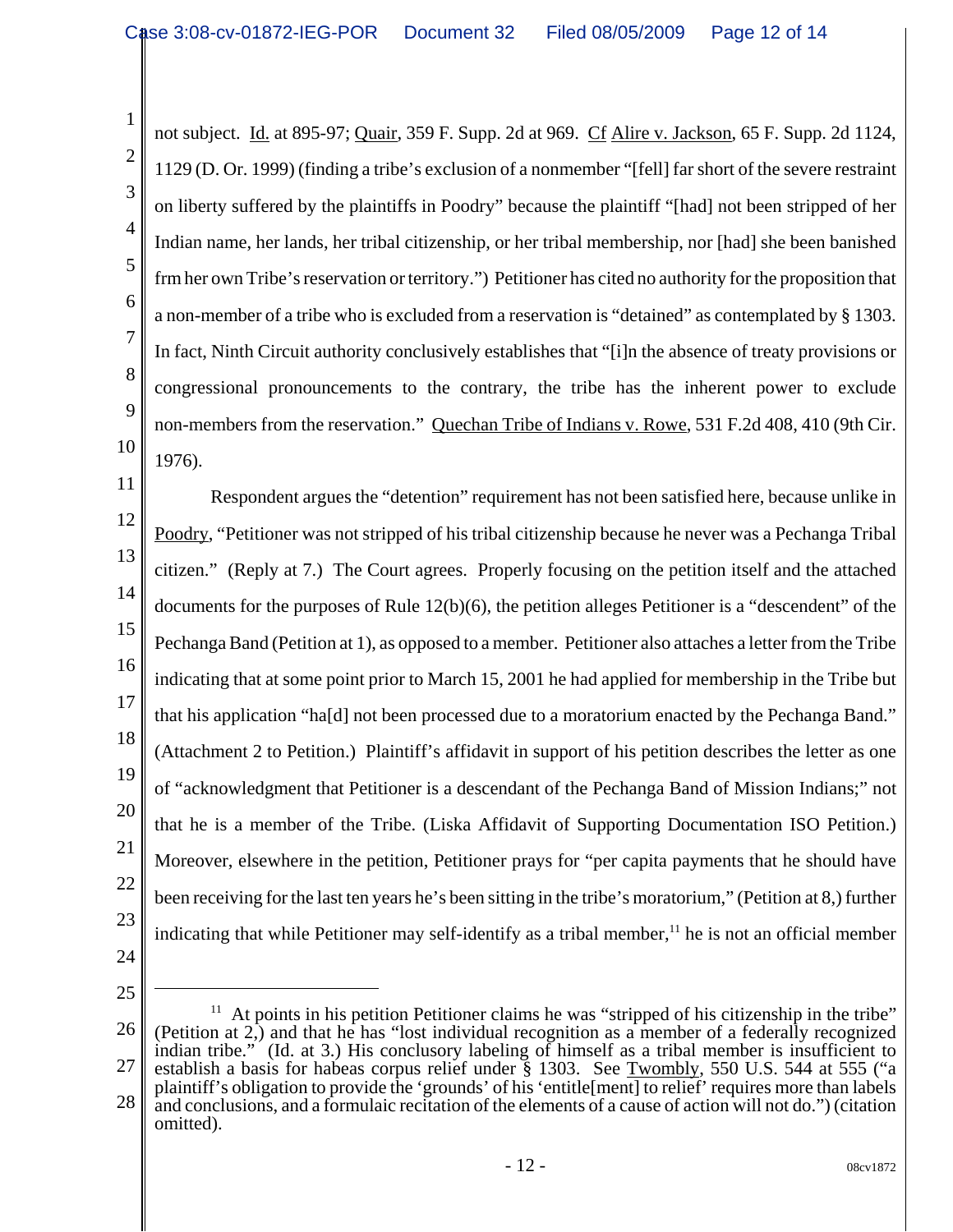1

2

3

of the Pechanga Band and continues to be subject to the Tribe's moratorium on membership. Petitioner's assertion at oral argument that he is not a tribal member corroborates the Court's reading of the petition.

4 5 6 7 8 9 10 11 12 13 14 15 16 17 18 19 20 21 22 23 24 25 26 27 28 Therefore, Petitioner has not alleged he is an official member of the Pechanga Band. Although the Court sympathizes with Petitioner's situation, he has not sufficiently alleged his exclusion from the Tribe constitutes a restraint on liberty that rises to the level of a "detention" for purposes of § 1303. Further, because Plaintiff *cannot* claim he is a member of the Tribe, it would be futile to amend his petition to sufficiently allege the "detention" requirement. As such, even if Petitioner had established personal jurisdiction in this case by naming and serving the proper respondent, which he has not, he still could not state a claim under § 1303. The Court therefore dismisses the petition with prejudice. c. 18 U.S.C. § 1167 Claim As Respondent points out, Petitioner invokes but does not discuss 18 U.S.C § 1167 in his petition. The statute provides: (a) Whoever abstracts, purloins, willfully misapplies, or takes and carries away with intent to steal, any money, funds, or other property of a value of \$ 1,000 or less belonging to an establishment operated by or for or licensed by an Indian tribe pursuant to an ordinance or resolution approved by the National Indian Gaming Commission shall be fined under this title or be imprisoned for not more than one year, or both. (b) Whoever abstracts, purloins, willfully misapplies, or takes and carries away with intent to steal, any money, funds, or other property of a value in excess of \$ 1,000 belonging to a gaming establishment operated by or for or licensed by an Indian tribe pursuant to an ordinance or resolution approved by the National Indian Gaming Commission shall be fined under this title, or imprisoned not more than ten years, or both. 28 U.S.C. § 1167 (2009). Respondent is correct that this is a criminal statute does that does not provide a private right of action. Even if the Court did have personal jurisdiction in this case, which it does not, Petitioner could not state a claim for relief under this statute. /// /// ///